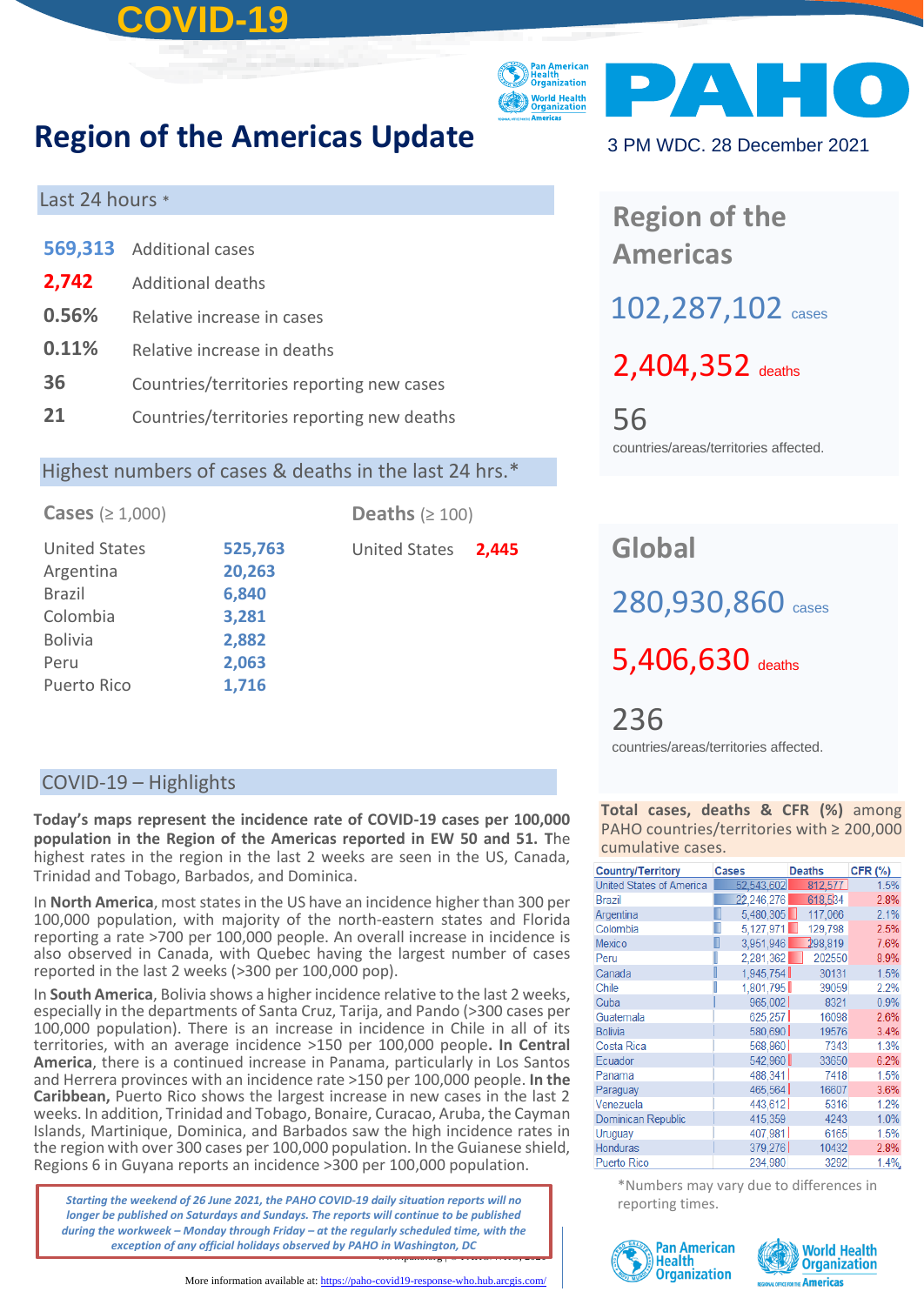# **Spotlight – Studies assessing clinical severity of Omicron variant – 21 – 28 December**

Below, we present a summary of the latest studies (some of which are not peer-reviewed yet) exploring the clinical severity of Omicron. The latest WHO guidance on Omicron is also available here: <https://bit.ly/3pxvDnG>

### **Summary**

- 1. According to the pre-print paper (not peer reviewed yet) titled **"[Early assessment of the clinical](https://www.medrxiv.org/content/10.1101/2021.12.21.21268116v1)  [severity of the SARS-CoV-2 Omicron variant in South Africa](https://www.medrxiv.org/content/10.1101/2021.12.21.21268116v1)"** by Wolter et.al, results suggest a reduction in hospitalization among individuals infected with Omicron when compared to those not infected with Omicron in the same time period (adjusted odds ratio (aOR) 0.2, 95% confidence interval (CI) 0.1-0.3). However, once hospitalized, the risk for severe disease was the same for both Omicron and non-Omicron infected patients (aOR 0.7, 95% CI 0.3-1.4). Finally, compared to earlier Delta infections, Omicron-infected cases had a reduced risk of severe disease (aOR 0.3, 95% CI 0.2- 0.5). The researchers used the S Gene Target Failure (SGTF) on the Thermo Fisher Scientific TaqPath COVID-19 PCR test as a proxy for Omicron infection.
- 2. Another pre-print paper titled (not peer reviewed yet) **"[Rapid rise in pediatric](https://www.medrxiv.org/content/10.1101/2021.12.21.21268108v1) COVID-19 hospitalizations [during the early stages of the Omicron wave, Tshwane District, South Africa](https://www.medrxiv.org/content/10.1101/2021.12.21.21268108v1)"** by Cloete et.al reported that the number of pediatric cases was higher during the early stages of Omicron wave than in the prior 3 waves, uncharacteristically preceding adult hospitalizations. Of the 75 viral specimens sequenced from the district, 99% were Omicron. Detailed clinical information obtained from 139 of 183 (76%) admitted children (≤13 years) indicated that young children (0-4 years) were most affected (62%). Symptoms included fever (47%), cough (40%), vomiting (24%), difficulty breathing (23%), diarrhea (20%) and convulsions (20%). All children and majority of parents for whom data were available were unvaccinated
- 3. A third paper (not peer reviewed yet) on Omicron severity from South Africa was published today 28 December by Abdullah et.al titled "**[Decreased severity of disease during the first global omicron](https://www.ijidonline.com/article/S1201-9712(21)01256-X/fulltext)  [variant covid-19 outbreak in a large hospital in Tshwane, South Africa](https://www.ijidonline.com/article/S1201-9712(21)01256-X/fulltext)**". According to the researchers, there was decreased severity of disease in the Omicron driven fourth wave in the City of Tshwane, the first global epicenter, with fewer deaths, ICU admissions and a shorter length of hospital stay. Deaths and ICU admissions were 4.5% vs 21.3% (p<0.00001), and 1% vs 4.3% (p<0.00001); length of stay was 4.0 days vs 8.8 days; and mean age was 39 years vs 49 years for the Omicron and previous COVID-19 waves respectively.
- 4. According to the 50th report from Imperial College London titled "**[Hospitalisation risk for Omicron](https://www.imperial.ac.uk/mrc-global-infectious-disease-analysis/covid-19/report-50-severity-omicron/)  [cases in England](https://www.imperial.ac.uk/mrc-global-infectious-disease-analysis/covid-19/report-50-severity-omicron/)**" Omicron cases have, on average, a 20-25% reduced risk of any hospitalization and an approximately 40-45% reduced risk of a hospitalization. Reinfection is associated with approximately a 50-60% reduction in hospitalization risk compared with primary infections. However, after adjusting estimates to account for only one in three reinfections being identified, the estimated difference in intrinsic hospitalization risk (i.e. defined for primary infections in unvaccinated people) between Delta and Omicron is reduced (ie, 0-30% reduced risk of any hospitalization) but the estimated reduction in risk of hospitalization due to previous infection is increased (around 55-70% reduction). Moderately reduced severity is also supported by the observation that the mean lengths of hospital stay for Delta and Omicron cases in the study were 0.32 (95%Ci: 0.29-0.34) and 0.22 (95%CI: 0.15-0.28) days, respectively. However, it should be noted that Omicron cases on average had less follow-up time in the study.
- 5. A major caveat in all the above-mentioned studies is that with the currently available evidence, it is difficult to know to what extent, previous infection and/or vaccination protects against severe illness in Omicron cases. Furthermore, the impact on individual countries' populations and healthcare systems by surges in Omicron cases is difficult to predict given the heterogeneity in capacity, agestructures, vaccination coverages, seroprevalence, public health & social distancing measures implemented etc. At a population level, large numbers of infections could still lead to large numbers of hospitalizations.



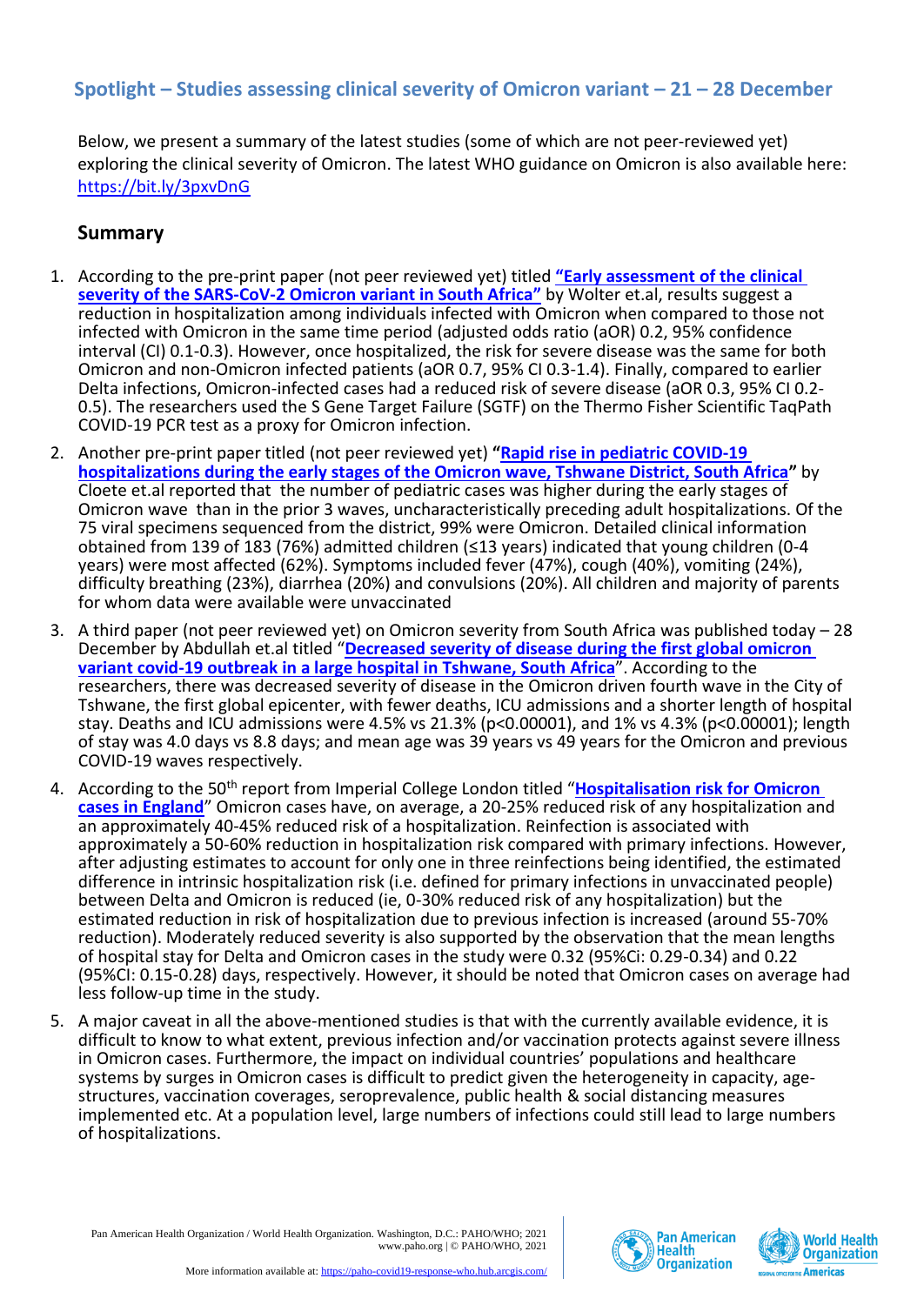**Map 1:** COVID-19 incidence and mortality rates per 100,000 population by country/territory in EW 50 – 51 of 2021. Region of the Americas.





© Pan American Health Organization-World Health Organization 2021. All rights reserved.<br>The designations employed and the presentation of the material in these maps do not imply the expression of any opinion whatsoever on

Pan American Health Organization / World Health Organization. Washington, D.C.: PAHO/WHO; 2021 www.paho.org | © PAHO/WHO, 2021



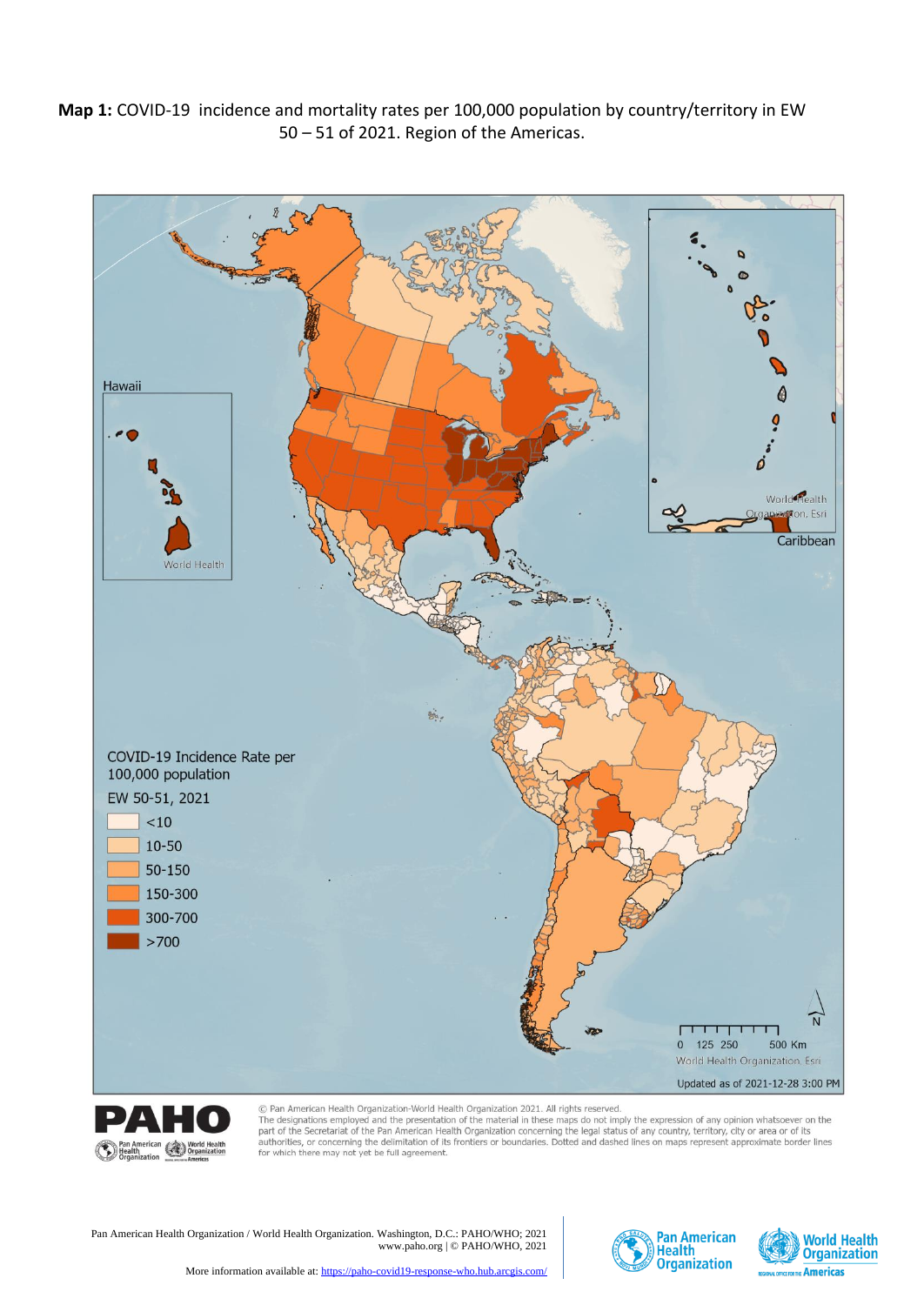**Map 2:** COVID-19 incidence and mortality rates per 100,000 population by country/territory in EW 50 – 51 of 2021. Region of the Americas. Central American subregion



**Map 3:** COVID-19 incidence and mortality rates per 100,000 population by country/territory in EW 50 – 51 of 2021. Region of the Americas. Caribbean subregion





© Pan American Health Organizati<br>The designations employed and th viorid Health Organization 2021. All rights reserved.<br>ssentation of the material in these maps do not imply the expression of any opinion whats<br>cerning the legal status of any country, territory, city or area or of its aut ever on the part of the Secretariat of the<br>ing the delimitation of its frontiers or ed and dashed lines on n

Pan American Health Organization / World Health Organization. Washington, D.C.: PAHO/WHO; 2021 www.paho.org | © PAHO/WHO, 2021



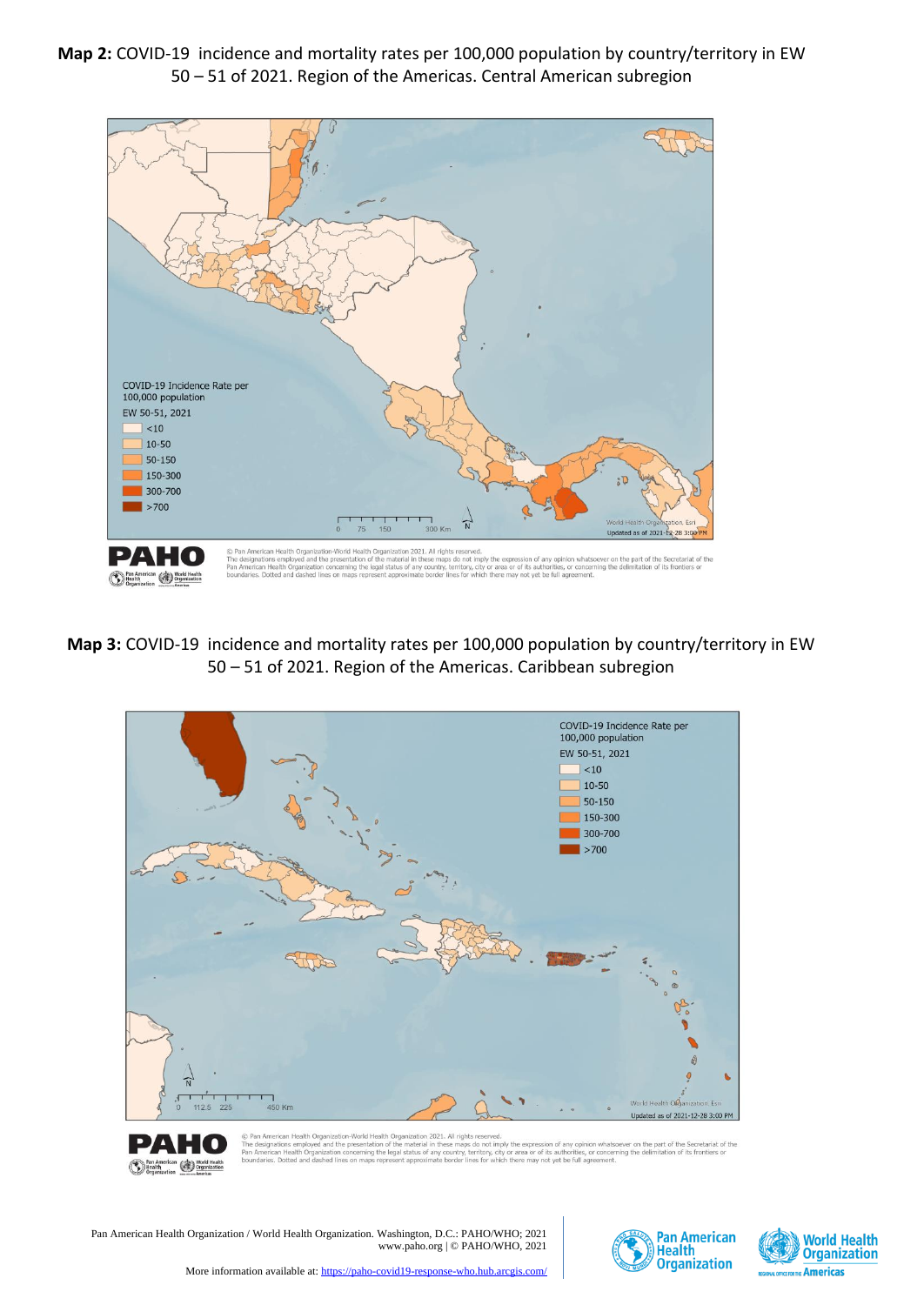| <b>Organization</b><br>countries and territories in the Americas,<br><b>World Health</b><br>as of 28 December 2021<br><b>Organization</b><br>Updated as of 3 PM<br><b>MGOVAL OFFICIATE Americas</b><br>Cases<br><b>Deaths</b><br>7 Day MA*<br>7 Day MA*<br>7day %<br><b>Sub-Region</b><br>Country/Territory<br>7day %<br><b>Cummulative</b><br><b>Cummulative</b><br>Trend<br>change<br>Trend<br>change<br>$-44%$<br>Canada<br>1,945,754<br>-11%<br>30,131<br>- *<br><b>Mexico</b><br>120%<br>298,819<br>179%<br>3,951,946<br><b>North</b><br>56%<br>24%<br><b>United States of America</b><br>52,543,602<br>812,577<br>America<br>(the)<br><b>Subtotal</b><br>58,441,302<br>1,141,527<br>بالملو<br><b>Belize</b><br>31,503<br>11%<br>592<br>-80%<br><b>Costa Rica</b><br>-80%<br>7,343<br>$-89%$<br>568,860<br><b>El Salvador</b><br><b>American Artific</b><br>-36%<br><b>ALAMAN</b><br>3,820<br>0%<br>121,741<br>manufacturer of the Contractor<br>Central<br>Guatemala<br>$-6%$<br>$-28%$<br>625,257<br>16,098<br><b>Honduras</b><br>90%<br>un and me<br>0%<br>America<br>379,276<br>10,432<br>大人<br>Tu.<br>$-16%$<br>0%<br>13,563<br>217<br>Nicaragua<br>Panama<br>488,341<br>82%<br>7,418<br>50%<br><b>Subtotal</b><br>2,228,541<br>45,920<br>$-1%$<br>Argentina<br>5,480,305<br>158%<br>117,066<br>22%<br>$-9%$<br>580.690<br>19,576<br><b>Bolivia</b> (the<br>Plurinational State of)<br><b>Brazil</b><br>22,246,276<br>27%<br>618,534<br>$-34%$<br>Chile<br>$-8%$<br>$-4%$<br>1,801,795<br>39,059<br>$-4%$<br>Colombia<br>5,127,971<br>44%<br>129,798<br>South<br>Ecuador<br>58%<br>$-31%$<br>542,960<br>33,650<br>America<br>465,564<br>$-2%$<br>$-66%$<br>Paraguay<br>16,607<br>39%<br>Peru<br>202,550<br>$-43%$<br>2,281,362<br>407,981<br>50%<br>$-18%$<br><b>Uruguay</b><br>6,165<br>$-41%$<br>$-46%$<br>Venezuela (Bolivarian<br>443,612<br>5,316<br>Republic of)<br><b>Subtotal</b><br>1,188,321<br>39,378,516<br>والأرز<br>đ.<br>Anguilla<br>1,674<br>22%<br>5<br>$-100%$<br>x<br>ىڭ ب<br>Antigua and Barbuda<br>4,259<br>142%<br>118<br>0%<br>Caribbean<br>Aruba<br>331%<br>an an Ar<br>$-67%$<br>Man A<br>17,896<br>181<br>and Atlantic<br>سائل<br>Bahamas (the)<br>79%<br>713<br>23,539<br>$-100%$<br>Ocean<br>д<br><b>Barbados</b><br>27,724<br>28%<br>260<br>33%<br><b>Islands</b><br>Bermuda<br>Λ.<br>11%<br>λ.<br>0%<br>6,064<br>106<br>л<br>9%<br>0%<br><b>Bonaire</b><br>3,246<br>23<br>مهن<br>بشاب<br>л<br>111%<br>11<br>0%<br>Cayman Islands<br>8,386<br>Ā<br>Cuba<br>57%<br>8,321<br>67%<br>965,002<br>19,247<br>589%<br>186<br>0%<br>Curacao<br>المستد<br><b>J</b> ink<br>Dominica<br>6,559<br>$-83%$<br>ль<br>45<br>$-50%$<br>567%<br>Dominican Republic (the)<br>415,359<br>156%<br>4,243<br>للمطالف<br>$-100%$<br>0%<br>Falkland Islands (the)<br>81<br>$\Omega$<br>ᅶ<br>French Guiana<br>47,631<br>125%<br>سالمتهم<br>338<br>$-75%$<br>Grenada<br>λ<br>683%<br>λ.<br>200<br>0%<br>5,968<br>ւ<br>Ã.<br>Guadeloupe<br>22%<br>831<br>$-50%$<br>55,795<br>ᄉ<br>يتحيله<br>Guyana<br>$-29%$<br>1,050<br>70%<br>39,119<br>them<br>Haiti<br>$-24%$<br>766<br>0%<br>25,974<br>灬<br>Jamaica<br>187%<br>2,464<br>$-33%$<br>92,950<br>Ã.,<br>775<br>Martinique<br>47,828<br>$-23%$<br>-70%<br>Αtμ<br>$-100%$<br>0%<br>Montserrat<br>45<br>1<br>Caribbean<br><i><b><i>AMARA</i></b></i><br><b>Puerto Rico</b><br>234,980<br>279%<br>3,292<br>$-55%$<br>and Atlantic<br>30 <sub>1</sub><br>700%<br>0%<br>Saba<br>0<br>Ocean<br>$\mu$ $\sim$ $\sim$<br>4<br><b>Saint Barthelemy</b><br>1,726<br>278%<br>J.<br>0%<br>Islands<br>الممد<br>عاأمت<br>Saint Kitts and Nevis<br>0%<br>2,858<br>317%<br>28<br>大山<br>$-100%$<br><b>Saint Lucia</b><br>13,357<br>134%<br>295<br>⊹<br>assessment in<br>169%<br>39<br><b>Saint Martin</b><br>4,118<br>0%<br>Ã.<br>100%<br>O<br>0%<br>Saint Pierre and Miquelon<br>98<br>λ.<br>Saint Vincent and the<br>л.<br>$-3%$<br>81<br>0%<br>5,843<br>Grenadines<br><b>Sint Eustatius</b><br>$\mathbf{L}$ , $\mathbf{L}$ $\mathbf{A}$ , $\mathbf{L}$ , $\mathbf{L}$<br>31<br>0%<br>0<br>0%<br>- Au<br>∟الأم<br>75<br>4,838<br>230%<br>0%<br><b>Sint Maarten</b><br><b>Suriname</b><br>51,683<br>1%<br>1,187<br>$-71%$<br><b>Trinidad and Tobago</b><br>$-14%$<br>2,793<br>$-1%$<br>90,004<br>217%<br><b>Turks and Caicos</b><br>سميته المتنب<br>0%<br>3,283<br>26<br>0%<br>Virgin Islands (UK)<br>39<br>0%<br>3,071<br>سائد<br>8,477<br>1163%<br>88<br>0%<br>Virgin Islands (US)<br>Subtotal<br>2,238,743<br>28,584<br>Total<br>102,287,102<br>2,404,352 | Pan American<br><b>Health</b> |  | <b>COVID-19 situation reported by</b> |  |  |  |  |  |
|-------------------------------------------------------------------------------------------------------------------------------------------------------------------------------------------------------------------------------------------------------------------------------------------------------------------------------------------------------------------------------------------------------------------------------------------------------------------------------------------------------------------------------------------------------------------------------------------------------------------------------------------------------------------------------------------------------------------------------------------------------------------------------------------------------------------------------------------------------------------------------------------------------------------------------------------------------------------------------------------------------------------------------------------------------------------------------------------------------------------------------------------------------------------------------------------------------------------------------------------------------------------------------------------------------------------------------------------------------------------------------------------------------------------------------------------------------------------------------------------------------------------------------------------------------------------------------------------------------------------------------------------------------------------------------------------------------------------------------------------------------------------------------------------------------------------------------------------------------------------------------------------------------------------------------------------------------------------------------------------------------------------------------------------------------------------------------------------------------------------------------------------------------------------------------------------------------------------------------------------------------------------------------------------------------------------------------------------------------------------------------------------------------------------------------------------------------------------------------------------------------------------------------------------------------------------------------------------------------------------------------------------------------------------------------------------------------------------------------------------------------------------------------------------------------------------------------------------------------------------------------------------------------------------------------------------------------------------------------------------------------------------------------------------------------------------------------------------------------------------------------------------------------------------------------------------------------------------------------------------------------------------------------------------------------------------------------------------------------------------------------------------------------------------------------------------------------------------------------------------------------------------------------------------------------------------------------------------------------------------------------------------------------------------------------------------------------------------------------------------------------------------------------------------------------------------------------------------------------------------------------------------------------------------------------------------------------------------------------------------------------------------------------------------------------------------------------------------------------------------------------------------------------------------------------------------------------------------------------------------------------------------------------------------------------------------------------------------------------------------------------------------------------------------------------------------------------------------------------------------------------|-------------------------------|--|---------------------------------------|--|--|--|--|--|
|                                                                                                                                                                                                                                                                                                                                                                                                                                                                                                                                                                                                                                                                                                                                                                                                                                                                                                                                                                                                                                                                                                                                                                                                                                                                                                                                                                                                                                                                                                                                                                                                                                                                                                                                                                                                                                                                                                                                                                                                                                                                                                                                                                                                                                                                                                                                                                                                                                                                                                                                                                                                                                                                                                                                                                                                                                                                                                                                                                                                                                                                                                                                                                                                                                                                                                                                                                                                                                                                                                                                                                                                                                                                                                                                                                                                                                                                                                                                                                                                                                                                                                                                                                                                                                                                                                                                                                                                                                                                                                       |                               |  |                                       |  |  |  |  |  |
|                                                                                                                                                                                                                                                                                                                                                                                                                                                                                                                                                                                                                                                                                                                                                                                                                                                                                                                                                                                                                                                                                                                                                                                                                                                                                                                                                                                                                                                                                                                                                                                                                                                                                                                                                                                                                                                                                                                                                                                                                                                                                                                                                                                                                                                                                                                                                                                                                                                                                                                                                                                                                                                                                                                                                                                                                                                                                                                                                                                                                                                                                                                                                                                                                                                                                                                                                                                                                                                                                                                                                                                                                                                                                                                                                                                                                                                                                                                                                                                                                                                                                                                                                                                                                                                                                                                                                                                                                                                                                                       |                               |  |                                       |  |  |  |  |  |
|                                                                                                                                                                                                                                                                                                                                                                                                                                                                                                                                                                                                                                                                                                                                                                                                                                                                                                                                                                                                                                                                                                                                                                                                                                                                                                                                                                                                                                                                                                                                                                                                                                                                                                                                                                                                                                                                                                                                                                                                                                                                                                                                                                                                                                                                                                                                                                                                                                                                                                                                                                                                                                                                                                                                                                                                                                                                                                                                                                                                                                                                                                                                                                                                                                                                                                                                                                                                                                                                                                                                                                                                                                                                                                                                                                                                                                                                                                                                                                                                                                                                                                                                                                                                                                                                                                                                                                                                                                                                                                       |                               |  |                                       |  |  |  |  |  |
|                                                                                                                                                                                                                                                                                                                                                                                                                                                                                                                                                                                                                                                                                                                                                                                                                                                                                                                                                                                                                                                                                                                                                                                                                                                                                                                                                                                                                                                                                                                                                                                                                                                                                                                                                                                                                                                                                                                                                                                                                                                                                                                                                                                                                                                                                                                                                                                                                                                                                                                                                                                                                                                                                                                                                                                                                                                                                                                                                                                                                                                                                                                                                                                                                                                                                                                                                                                                                                                                                                                                                                                                                                                                                                                                                                                                                                                                                                                                                                                                                                                                                                                                                                                                                                                                                                                                                                                                                                                                                                       |                               |  |                                       |  |  |  |  |  |
|                                                                                                                                                                                                                                                                                                                                                                                                                                                                                                                                                                                                                                                                                                                                                                                                                                                                                                                                                                                                                                                                                                                                                                                                                                                                                                                                                                                                                                                                                                                                                                                                                                                                                                                                                                                                                                                                                                                                                                                                                                                                                                                                                                                                                                                                                                                                                                                                                                                                                                                                                                                                                                                                                                                                                                                                                                                                                                                                                                                                                                                                                                                                                                                                                                                                                                                                                                                                                                                                                                                                                                                                                                                                                                                                                                                                                                                                                                                                                                                                                                                                                                                                                                                                                                                                                                                                                                                                                                                                                                       |                               |  |                                       |  |  |  |  |  |
|                                                                                                                                                                                                                                                                                                                                                                                                                                                                                                                                                                                                                                                                                                                                                                                                                                                                                                                                                                                                                                                                                                                                                                                                                                                                                                                                                                                                                                                                                                                                                                                                                                                                                                                                                                                                                                                                                                                                                                                                                                                                                                                                                                                                                                                                                                                                                                                                                                                                                                                                                                                                                                                                                                                                                                                                                                                                                                                                                                                                                                                                                                                                                                                                                                                                                                                                                                                                                                                                                                                                                                                                                                                                                                                                                                                                                                                                                                                                                                                                                                                                                                                                                                                                                                                                                                                                                                                                                                                                                                       |                               |  |                                       |  |  |  |  |  |
|                                                                                                                                                                                                                                                                                                                                                                                                                                                                                                                                                                                                                                                                                                                                                                                                                                                                                                                                                                                                                                                                                                                                                                                                                                                                                                                                                                                                                                                                                                                                                                                                                                                                                                                                                                                                                                                                                                                                                                                                                                                                                                                                                                                                                                                                                                                                                                                                                                                                                                                                                                                                                                                                                                                                                                                                                                                                                                                                                                                                                                                                                                                                                                                                                                                                                                                                                                                                                                                                                                                                                                                                                                                                                                                                                                                                                                                                                                                                                                                                                                                                                                                                                                                                                                                                                                                                                                                                                                                                                                       |                               |  |                                       |  |  |  |  |  |
|                                                                                                                                                                                                                                                                                                                                                                                                                                                                                                                                                                                                                                                                                                                                                                                                                                                                                                                                                                                                                                                                                                                                                                                                                                                                                                                                                                                                                                                                                                                                                                                                                                                                                                                                                                                                                                                                                                                                                                                                                                                                                                                                                                                                                                                                                                                                                                                                                                                                                                                                                                                                                                                                                                                                                                                                                                                                                                                                                                                                                                                                                                                                                                                                                                                                                                                                                                                                                                                                                                                                                                                                                                                                                                                                                                                                                                                                                                                                                                                                                                                                                                                                                                                                                                                                                                                                                                                                                                                                                                       |                               |  |                                       |  |  |  |  |  |
|                                                                                                                                                                                                                                                                                                                                                                                                                                                                                                                                                                                                                                                                                                                                                                                                                                                                                                                                                                                                                                                                                                                                                                                                                                                                                                                                                                                                                                                                                                                                                                                                                                                                                                                                                                                                                                                                                                                                                                                                                                                                                                                                                                                                                                                                                                                                                                                                                                                                                                                                                                                                                                                                                                                                                                                                                                                                                                                                                                                                                                                                                                                                                                                                                                                                                                                                                                                                                                                                                                                                                                                                                                                                                                                                                                                                                                                                                                                                                                                                                                                                                                                                                                                                                                                                                                                                                                                                                                                                                                       |                               |  |                                       |  |  |  |  |  |
|                                                                                                                                                                                                                                                                                                                                                                                                                                                                                                                                                                                                                                                                                                                                                                                                                                                                                                                                                                                                                                                                                                                                                                                                                                                                                                                                                                                                                                                                                                                                                                                                                                                                                                                                                                                                                                                                                                                                                                                                                                                                                                                                                                                                                                                                                                                                                                                                                                                                                                                                                                                                                                                                                                                                                                                                                                                                                                                                                                                                                                                                                                                                                                                                                                                                                                                                                                                                                                                                                                                                                                                                                                                                                                                                                                                                                                                                                                                                                                                                                                                                                                                                                                                                                                                                                                                                                                                                                                                                                                       |                               |  |                                       |  |  |  |  |  |
|                                                                                                                                                                                                                                                                                                                                                                                                                                                                                                                                                                                                                                                                                                                                                                                                                                                                                                                                                                                                                                                                                                                                                                                                                                                                                                                                                                                                                                                                                                                                                                                                                                                                                                                                                                                                                                                                                                                                                                                                                                                                                                                                                                                                                                                                                                                                                                                                                                                                                                                                                                                                                                                                                                                                                                                                                                                                                                                                                                                                                                                                                                                                                                                                                                                                                                                                                                                                                                                                                                                                                                                                                                                                                                                                                                                                                                                                                                                                                                                                                                                                                                                                                                                                                                                                                                                                                                                                                                                                                                       |                               |  |                                       |  |  |  |  |  |
|                                                                                                                                                                                                                                                                                                                                                                                                                                                                                                                                                                                                                                                                                                                                                                                                                                                                                                                                                                                                                                                                                                                                                                                                                                                                                                                                                                                                                                                                                                                                                                                                                                                                                                                                                                                                                                                                                                                                                                                                                                                                                                                                                                                                                                                                                                                                                                                                                                                                                                                                                                                                                                                                                                                                                                                                                                                                                                                                                                                                                                                                                                                                                                                                                                                                                                                                                                                                                                                                                                                                                                                                                                                                                                                                                                                                                                                                                                                                                                                                                                                                                                                                                                                                                                                                                                                                                                                                                                                                                                       |                               |  |                                       |  |  |  |  |  |
|                                                                                                                                                                                                                                                                                                                                                                                                                                                                                                                                                                                                                                                                                                                                                                                                                                                                                                                                                                                                                                                                                                                                                                                                                                                                                                                                                                                                                                                                                                                                                                                                                                                                                                                                                                                                                                                                                                                                                                                                                                                                                                                                                                                                                                                                                                                                                                                                                                                                                                                                                                                                                                                                                                                                                                                                                                                                                                                                                                                                                                                                                                                                                                                                                                                                                                                                                                                                                                                                                                                                                                                                                                                                                                                                                                                                                                                                                                                                                                                                                                                                                                                                                                                                                                                                                                                                                                                                                                                                                                       |                               |  |                                       |  |  |  |  |  |
|                                                                                                                                                                                                                                                                                                                                                                                                                                                                                                                                                                                                                                                                                                                                                                                                                                                                                                                                                                                                                                                                                                                                                                                                                                                                                                                                                                                                                                                                                                                                                                                                                                                                                                                                                                                                                                                                                                                                                                                                                                                                                                                                                                                                                                                                                                                                                                                                                                                                                                                                                                                                                                                                                                                                                                                                                                                                                                                                                                                                                                                                                                                                                                                                                                                                                                                                                                                                                                                                                                                                                                                                                                                                                                                                                                                                                                                                                                                                                                                                                                                                                                                                                                                                                                                                                                                                                                                                                                                                                                       |                               |  |                                       |  |  |  |  |  |
|                                                                                                                                                                                                                                                                                                                                                                                                                                                                                                                                                                                                                                                                                                                                                                                                                                                                                                                                                                                                                                                                                                                                                                                                                                                                                                                                                                                                                                                                                                                                                                                                                                                                                                                                                                                                                                                                                                                                                                                                                                                                                                                                                                                                                                                                                                                                                                                                                                                                                                                                                                                                                                                                                                                                                                                                                                                                                                                                                                                                                                                                                                                                                                                                                                                                                                                                                                                                                                                                                                                                                                                                                                                                                                                                                                                                                                                                                                                                                                                                                                                                                                                                                                                                                                                                                                                                                                                                                                                                                                       |                               |  |                                       |  |  |  |  |  |
|                                                                                                                                                                                                                                                                                                                                                                                                                                                                                                                                                                                                                                                                                                                                                                                                                                                                                                                                                                                                                                                                                                                                                                                                                                                                                                                                                                                                                                                                                                                                                                                                                                                                                                                                                                                                                                                                                                                                                                                                                                                                                                                                                                                                                                                                                                                                                                                                                                                                                                                                                                                                                                                                                                                                                                                                                                                                                                                                                                                                                                                                                                                                                                                                                                                                                                                                                                                                                                                                                                                                                                                                                                                                                                                                                                                                                                                                                                                                                                                                                                                                                                                                                                                                                                                                                                                                                                                                                                                                                                       |                               |  |                                       |  |  |  |  |  |
|                                                                                                                                                                                                                                                                                                                                                                                                                                                                                                                                                                                                                                                                                                                                                                                                                                                                                                                                                                                                                                                                                                                                                                                                                                                                                                                                                                                                                                                                                                                                                                                                                                                                                                                                                                                                                                                                                                                                                                                                                                                                                                                                                                                                                                                                                                                                                                                                                                                                                                                                                                                                                                                                                                                                                                                                                                                                                                                                                                                                                                                                                                                                                                                                                                                                                                                                                                                                                                                                                                                                                                                                                                                                                                                                                                                                                                                                                                                                                                                                                                                                                                                                                                                                                                                                                                                                                                                                                                                                                                       |                               |  |                                       |  |  |  |  |  |
|                                                                                                                                                                                                                                                                                                                                                                                                                                                                                                                                                                                                                                                                                                                                                                                                                                                                                                                                                                                                                                                                                                                                                                                                                                                                                                                                                                                                                                                                                                                                                                                                                                                                                                                                                                                                                                                                                                                                                                                                                                                                                                                                                                                                                                                                                                                                                                                                                                                                                                                                                                                                                                                                                                                                                                                                                                                                                                                                                                                                                                                                                                                                                                                                                                                                                                                                                                                                                                                                                                                                                                                                                                                                                                                                                                                                                                                                                                                                                                                                                                                                                                                                                                                                                                                                                                                                                                                                                                                                                                       |                               |  |                                       |  |  |  |  |  |
|                                                                                                                                                                                                                                                                                                                                                                                                                                                                                                                                                                                                                                                                                                                                                                                                                                                                                                                                                                                                                                                                                                                                                                                                                                                                                                                                                                                                                                                                                                                                                                                                                                                                                                                                                                                                                                                                                                                                                                                                                                                                                                                                                                                                                                                                                                                                                                                                                                                                                                                                                                                                                                                                                                                                                                                                                                                                                                                                                                                                                                                                                                                                                                                                                                                                                                                                                                                                                                                                                                                                                                                                                                                                                                                                                                                                                                                                                                                                                                                                                                                                                                                                                                                                                                                                                                                                                                                                                                                                                                       |                               |  |                                       |  |  |  |  |  |
|                                                                                                                                                                                                                                                                                                                                                                                                                                                                                                                                                                                                                                                                                                                                                                                                                                                                                                                                                                                                                                                                                                                                                                                                                                                                                                                                                                                                                                                                                                                                                                                                                                                                                                                                                                                                                                                                                                                                                                                                                                                                                                                                                                                                                                                                                                                                                                                                                                                                                                                                                                                                                                                                                                                                                                                                                                                                                                                                                                                                                                                                                                                                                                                                                                                                                                                                                                                                                                                                                                                                                                                                                                                                                                                                                                                                                                                                                                                                                                                                                                                                                                                                                                                                                                                                                                                                                                                                                                                                                                       |                               |  |                                       |  |  |  |  |  |
|                                                                                                                                                                                                                                                                                                                                                                                                                                                                                                                                                                                                                                                                                                                                                                                                                                                                                                                                                                                                                                                                                                                                                                                                                                                                                                                                                                                                                                                                                                                                                                                                                                                                                                                                                                                                                                                                                                                                                                                                                                                                                                                                                                                                                                                                                                                                                                                                                                                                                                                                                                                                                                                                                                                                                                                                                                                                                                                                                                                                                                                                                                                                                                                                                                                                                                                                                                                                                                                                                                                                                                                                                                                                                                                                                                                                                                                                                                                                                                                                                                                                                                                                                                                                                                                                                                                                                                                                                                                                                                       |                               |  |                                       |  |  |  |  |  |
|                                                                                                                                                                                                                                                                                                                                                                                                                                                                                                                                                                                                                                                                                                                                                                                                                                                                                                                                                                                                                                                                                                                                                                                                                                                                                                                                                                                                                                                                                                                                                                                                                                                                                                                                                                                                                                                                                                                                                                                                                                                                                                                                                                                                                                                                                                                                                                                                                                                                                                                                                                                                                                                                                                                                                                                                                                                                                                                                                                                                                                                                                                                                                                                                                                                                                                                                                                                                                                                                                                                                                                                                                                                                                                                                                                                                                                                                                                                                                                                                                                                                                                                                                                                                                                                                                                                                                                                                                                                                                                       |                               |  |                                       |  |  |  |  |  |
|                                                                                                                                                                                                                                                                                                                                                                                                                                                                                                                                                                                                                                                                                                                                                                                                                                                                                                                                                                                                                                                                                                                                                                                                                                                                                                                                                                                                                                                                                                                                                                                                                                                                                                                                                                                                                                                                                                                                                                                                                                                                                                                                                                                                                                                                                                                                                                                                                                                                                                                                                                                                                                                                                                                                                                                                                                                                                                                                                                                                                                                                                                                                                                                                                                                                                                                                                                                                                                                                                                                                                                                                                                                                                                                                                                                                                                                                                                                                                                                                                                                                                                                                                                                                                                                                                                                                                                                                                                                                                                       |                               |  |                                       |  |  |  |  |  |
|                                                                                                                                                                                                                                                                                                                                                                                                                                                                                                                                                                                                                                                                                                                                                                                                                                                                                                                                                                                                                                                                                                                                                                                                                                                                                                                                                                                                                                                                                                                                                                                                                                                                                                                                                                                                                                                                                                                                                                                                                                                                                                                                                                                                                                                                                                                                                                                                                                                                                                                                                                                                                                                                                                                                                                                                                                                                                                                                                                                                                                                                                                                                                                                                                                                                                                                                                                                                                                                                                                                                                                                                                                                                                                                                                                                                                                                                                                                                                                                                                                                                                                                                                                                                                                                                                                                                                                                                                                                                                                       |                               |  |                                       |  |  |  |  |  |
|                                                                                                                                                                                                                                                                                                                                                                                                                                                                                                                                                                                                                                                                                                                                                                                                                                                                                                                                                                                                                                                                                                                                                                                                                                                                                                                                                                                                                                                                                                                                                                                                                                                                                                                                                                                                                                                                                                                                                                                                                                                                                                                                                                                                                                                                                                                                                                                                                                                                                                                                                                                                                                                                                                                                                                                                                                                                                                                                                                                                                                                                                                                                                                                                                                                                                                                                                                                                                                                                                                                                                                                                                                                                                                                                                                                                                                                                                                                                                                                                                                                                                                                                                                                                                                                                                                                                                                                                                                                                                                       |                               |  |                                       |  |  |  |  |  |
|                                                                                                                                                                                                                                                                                                                                                                                                                                                                                                                                                                                                                                                                                                                                                                                                                                                                                                                                                                                                                                                                                                                                                                                                                                                                                                                                                                                                                                                                                                                                                                                                                                                                                                                                                                                                                                                                                                                                                                                                                                                                                                                                                                                                                                                                                                                                                                                                                                                                                                                                                                                                                                                                                                                                                                                                                                                                                                                                                                                                                                                                                                                                                                                                                                                                                                                                                                                                                                                                                                                                                                                                                                                                                                                                                                                                                                                                                                                                                                                                                                                                                                                                                                                                                                                                                                                                                                                                                                                                                                       |                               |  |                                       |  |  |  |  |  |
|                                                                                                                                                                                                                                                                                                                                                                                                                                                                                                                                                                                                                                                                                                                                                                                                                                                                                                                                                                                                                                                                                                                                                                                                                                                                                                                                                                                                                                                                                                                                                                                                                                                                                                                                                                                                                                                                                                                                                                                                                                                                                                                                                                                                                                                                                                                                                                                                                                                                                                                                                                                                                                                                                                                                                                                                                                                                                                                                                                                                                                                                                                                                                                                                                                                                                                                                                                                                                                                                                                                                                                                                                                                                                                                                                                                                                                                                                                                                                                                                                                                                                                                                                                                                                                                                                                                                                                                                                                                                                                       |                               |  |                                       |  |  |  |  |  |
|                                                                                                                                                                                                                                                                                                                                                                                                                                                                                                                                                                                                                                                                                                                                                                                                                                                                                                                                                                                                                                                                                                                                                                                                                                                                                                                                                                                                                                                                                                                                                                                                                                                                                                                                                                                                                                                                                                                                                                                                                                                                                                                                                                                                                                                                                                                                                                                                                                                                                                                                                                                                                                                                                                                                                                                                                                                                                                                                                                                                                                                                                                                                                                                                                                                                                                                                                                                                                                                                                                                                                                                                                                                                                                                                                                                                                                                                                                                                                                                                                                                                                                                                                                                                                                                                                                                                                                                                                                                                                                       |                               |  |                                       |  |  |  |  |  |
|                                                                                                                                                                                                                                                                                                                                                                                                                                                                                                                                                                                                                                                                                                                                                                                                                                                                                                                                                                                                                                                                                                                                                                                                                                                                                                                                                                                                                                                                                                                                                                                                                                                                                                                                                                                                                                                                                                                                                                                                                                                                                                                                                                                                                                                                                                                                                                                                                                                                                                                                                                                                                                                                                                                                                                                                                                                                                                                                                                                                                                                                                                                                                                                                                                                                                                                                                                                                                                                                                                                                                                                                                                                                                                                                                                                                                                                                                                                                                                                                                                                                                                                                                                                                                                                                                                                                                                                                                                                                                                       |                               |  |                                       |  |  |  |  |  |
|                                                                                                                                                                                                                                                                                                                                                                                                                                                                                                                                                                                                                                                                                                                                                                                                                                                                                                                                                                                                                                                                                                                                                                                                                                                                                                                                                                                                                                                                                                                                                                                                                                                                                                                                                                                                                                                                                                                                                                                                                                                                                                                                                                                                                                                                                                                                                                                                                                                                                                                                                                                                                                                                                                                                                                                                                                                                                                                                                                                                                                                                                                                                                                                                                                                                                                                                                                                                                                                                                                                                                                                                                                                                                                                                                                                                                                                                                                                                                                                                                                                                                                                                                                                                                                                                                                                                                                                                                                                                                                       |                               |  |                                       |  |  |  |  |  |
|                                                                                                                                                                                                                                                                                                                                                                                                                                                                                                                                                                                                                                                                                                                                                                                                                                                                                                                                                                                                                                                                                                                                                                                                                                                                                                                                                                                                                                                                                                                                                                                                                                                                                                                                                                                                                                                                                                                                                                                                                                                                                                                                                                                                                                                                                                                                                                                                                                                                                                                                                                                                                                                                                                                                                                                                                                                                                                                                                                                                                                                                                                                                                                                                                                                                                                                                                                                                                                                                                                                                                                                                                                                                                                                                                                                                                                                                                                                                                                                                                                                                                                                                                                                                                                                                                                                                                                                                                                                                                                       |                               |  |                                       |  |  |  |  |  |
|                                                                                                                                                                                                                                                                                                                                                                                                                                                                                                                                                                                                                                                                                                                                                                                                                                                                                                                                                                                                                                                                                                                                                                                                                                                                                                                                                                                                                                                                                                                                                                                                                                                                                                                                                                                                                                                                                                                                                                                                                                                                                                                                                                                                                                                                                                                                                                                                                                                                                                                                                                                                                                                                                                                                                                                                                                                                                                                                                                                                                                                                                                                                                                                                                                                                                                                                                                                                                                                                                                                                                                                                                                                                                                                                                                                                                                                                                                                                                                                                                                                                                                                                                                                                                                                                                                                                                                                                                                                                                                       |                               |  |                                       |  |  |  |  |  |
|                                                                                                                                                                                                                                                                                                                                                                                                                                                                                                                                                                                                                                                                                                                                                                                                                                                                                                                                                                                                                                                                                                                                                                                                                                                                                                                                                                                                                                                                                                                                                                                                                                                                                                                                                                                                                                                                                                                                                                                                                                                                                                                                                                                                                                                                                                                                                                                                                                                                                                                                                                                                                                                                                                                                                                                                                                                                                                                                                                                                                                                                                                                                                                                                                                                                                                                                                                                                                                                                                                                                                                                                                                                                                                                                                                                                                                                                                                                                                                                                                                                                                                                                                                                                                                                                                                                                                                                                                                                                                                       |                               |  |                                       |  |  |  |  |  |
|                                                                                                                                                                                                                                                                                                                                                                                                                                                                                                                                                                                                                                                                                                                                                                                                                                                                                                                                                                                                                                                                                                                                                                                                                                                                                                                                                                                                                                                                                                                                                                                                                                                                                                                                                                                                                                                                                                                                                                                                                                                                                                                                                                                                                                                                                                                                                                                                                                                                                                                                                                                                                                                                                                                                                                                                                                                                                                                                                                                                                                                                                                                                                                                                                                                                                                                                                                                                                                                                                                                                                                                                                                                                                                                                                                                                                                                                                                                                                                                                                                                                                                                                                                                                                                                                                                                                                                                                                                                                                                       |                               |  |                                       |  |  |  |  |  |
|                                                                                                                                                                                                                                                                                                                                                                                                                                                                                                                                                                                                                                                                                                                                                                                                                                                                                                                                                                                                                                                                                                                                                                                                                                                                                                                                                                                                                                                                                                                                                                                                                                                                                                                                                                                                                                                                                                                                                                                                                                                                                                                                                                                                                                                                                                                                                                                                                                                                                                                                                                                                                                                                                                                                                                                                                                                                                                                                                                                                                                                                                                                                                                                                                                                                                                                                                                                                                                                                                                                                                                                                                                                                                                                                                                                                                                                                                                                                                                                                                                                                                                                                                                                                                                                                                                                                                                                                                                                                                                       |                               |  |                                       |  |  |  |  |  |
|                                                                                                                                                                                                                                                                                                                                                                                                                                                                                                                                                                                                                                                                                                                                                                                                                                                                                                                                                                                                                                                                                                                                                                                                                                                                                                                                                                                                                                                                                                                                                                                                                                                                                                                                                                                                                                                                                                                                                                                                                                                                                                                                                                                                                                                                                                                                                                                                                                                                                                                                                                                                                                                                                                                                                                                                                                                                                                                                                                                                                                                                                                                                                                                                                                                                                                                                                                                                                                                                                                                                                                                                                                                                                                                                                                                                                                                                                                                                                                                                                                                                                                                                                                                                                                                                                                                                                                                                                                                                                                       |                               |  |                                       |  |  |  |  |  |
|                                                                                                                                                                                                                                                                                                                                                                                                                                                                                                                                                                                                                                                                                                                                                                                                                                                                                                                                                                                                                                                                                                                                                                                                                                                                                                                                                                                                                                                                                                                                                                                                                                                                                                                                                                                                                                                                                                                                                                                                                                                                                                                                                                                                                                                                                                                                                                                                                                                                                                                                                                                                                                                                                                                                                                                                                                                                                                                                                                                                                                                                                                                                                                                                                                                                                                                                                                                                                                                                                                                                                                                                                                                                                                                                                                                                                                                                                                                                                                                                                                                                                                                                                                                                                                                                                                                                                                                                                                                                                                       |                               |  |                                       |  |  |  |  |  |
|                                                                                                                                                                                                                                                                                                                                                                                                                                                                                                                                                                                                                                                                                                                                                                                                                                                                                                                                                                                                                                                                                                                                                                                                                                                                                                                                                                                                                                                                                                                                                                                                                                                                                                                                                                                                                                                                                                                                                                                                                                                                                                                                                                                                                                                                                                                                                                                                                                                                                                                                                                                                                                                                                                                                                                                                                                                                                                                                                                                                                                                                                                                                                                                                                                                                                                                                                                                                                                                                                                                                                                                                                                                                                                                                                                                                                                                                                                                                                                                                                                                                                                                                                                                                                                                                                                                                                                                                                                                                                                       |                               |  |                                       |  |  |  |  |  |
|                                                                                                                                                                                                                                                                                                                                                                                                                                                                                                                                                                                                                                                                                                                                                                                                                                                                                                                                                                                                                                                                                                                                                                                                                                                                                                                                                                                                                                                                                                                                                                                                                                                                                                                                                                                                                                                                                                                                                                                                                                                                                                                                                                                                                                                                                                                                                                                                                                                                                                                                                                                                                                                                                                                                                                                                                                                                                                                                                                                                                                                                                                                                                                                                                                                                                                                                                                                                                                                                                                                                                                                                                                                                                                                                                                                                                                                                                                                                                                                                                                                                                                                                                                                                                                                                                                                                                                                                                                                                                                       |                               |  |                                       |  |  |  |  |  |
|                                                                                                                                                                                                                                                                                                                                                                                                                                                                                                                                                                                                                                                                                                                                                                                                                                                                                                                                                                                                                                                                                                                                                                                                                                                                                                                                                                                                                                                                                                                                                                                                                                                                                                                                                                                                                                                                                                                                                                                                                                                                                                                                                                                                                                                                                                                                                                                                                                                                                                                                                                                                                                                                                                                                                                                                                                                                                                                                                                                                                                                                                                                                                                                                                                                                                                                                                                                                                                                                                                                                                                                                                                                                                                                                                                                                                                                                                                                                                                                                                                                                                                                                                                                                                                                                                                                                                                                                                                                                                                       |                               |  |                                       |  |  |  |  |  |
|                                                                                                                                                                                                                                                                                                                                                                                                                                                                                                                                                                                                                                                                                                                                                                                                                                                                                                                                                                                                                                                                                                                                                                                                                                                                                                                                                                                                                                                                                                                                                                                                                                                                                                                                                                                                                                                                                                                                                                                                                                                                                                                                                                                                                                                                                                                                                                                                                                                                                                                                                                                                                                                                                                                                                                                                                                                                                                                                                                                                                                                                                                                                                                                                                                                                                                                                                                                                                                                                                                                                                                                                                                                                                                                                                                                                                                                                                                                                                                                                                                                                                                                                                                                                                                                                                                                                                                                                                                                                                                       |                               |  |                                       |  |  |  |  |  |
|                                                                                                                                                                                                                                                                                                                                                                                                                                                                                                                                                                                                                                                                                                                                                                                                                                                                                                                                                                                                                                                                                                                                                                                                                                                                                                                                                                                                                                                                                                                                                                                                                                                                                                                                                                                                                                                                                                                                                                                                                                                                                                                                                                                                                                                                                                                                                                                                                                                                                                                                                                                                                                                                                                                                                                                                                                                                                                                                                                                                                                                                                                                                                                                                                                                                                                                                                                                                                                                                                                                                                                                                                                                                                                                                                                                                                                                                                                                                                                                                                                                                                                                                                                                                                                                                                                                                                                                                                                                                                                       |                               |  |                                       |  |  |  |  |  |
|                                                                                                                                                                                                                                                                                                                                                                                                                                                                                                                                                                                                                                                                                                                                                                                                                                                                                                                                                                                                                                                                                                                                                                                                                                                                                                                                                                                                                                                                                                                                                                                                                                                                                                                                                                                                                                                                                                                                                                                                                                                                                                                                                                                                                                                                                                                                                                                                                                                                                                                                                                                                                                                                                                                                                                                                                                                                                                                                                                                                                                                                                                                                                                                                                                                                                                                                                                                                                                                                                                                                                                                                                                                                                                                                                                                                                                                                                                                                                                                                                                                                                                                                                                                                                                                                                                                                                                                                                                                                                                       |                               |  |                                       |  |  |  |  |  |
|                                                                                                                                                                                                                                                                                                                                                                                                                                                                                                                                                                                                                                                                                                                                                                                                                                                                                                                                                                                                                                                                                                                                                                                                                                                                                                                                                                                                                                                                                                                                                                                                                                                                                                                                                                                                                                                                                                                                                                                                                                                                                                                                                                                                                                                                                                                                                                                                                                                                                                                                                                                                                                                                                                                                                                                                                                                                                                                                                                                                                                                                                                                                                                                                                                                                                                                                                                                                                                                                                                                                                                                                                                                                                                                                                                                                                                                                                                                                                                                                                                                                                                                                                                                                                                                                                                                                                                                                                                                                                                       |                               |  |                                       |  |  |  |  |  |
|                                                                                                                                                                                                                                                                                                                                                                                                                                                                                                                                                                                                                                                                                                                                                                                                                                                                                                                                                                                                                                                                                                                                                                                                                                                                                                                                                                                                                                                                                                                                                                                                                                                                                                                                                                                                                                                                                                                                                                                                                                                                                                                                                                                                                                                                                                                                                                                                                                                                                                                                                                                                                                                                                                                                                                                                                                                                                                                                                                                                                                                                                                                                                                                                                                                                                                                                                                                                                                                                                                                                                                                                                                                                                                                                                                                                                                                                                                                                                                                                                                                                                                                                                                                                                                                                                                                                                                                                                                                                                                       |                               |  |                                       |  |  |  |  |  |
|                                                                                                                                                                                                                                                                                                                                                                                                                                                                                                                                                                                                                                                                                                                                                                                                                                                                                                                                                                                                                                                                                                                                                                                                                                                                                                                                                                                                                                                                                                                                                                                                                                                                                                                                                                                                                                                                                                                                                                                                                                                                                                                                                                                                                                                                                                                                                                                                                                                                                                                                                                                                                                                                                                                                                                                                                                                                                                                                                                                                                                                                                                                                                                                                                                                                                                                                                                                                                                                                                                                                                                                                                                                                                                                                                                                                                                                                                                                                                                                                                                                                                                                                                                                                                                                                                                                                                                                                                                                                                                       |                               |  |                                       |  |  |  |  |  |
|                                                                                                                                                                                                                                                                                                                                                                                                                                                                                                                                                                                                                                                                                                                                                                                                                                                                                                                                                                                                                                                                                                                                                                                                                                                                                                                                                                                                                                                                                                                                                                                                                                                                                                                                                                                                                                                                                                                                                                                                                                                                                                                                                                                                                                                                                                                                                                                                                                                                                                                                                                                                                                                                                                                                                                                                                                                                                                                                                                                                                                                                                                                                                                                                                                                                                                                                                                                                                                                                                                                                                                                                                                                                                                                                                                                                                                                                                                                                                                                                                                                                                                                                                                                                                                                                                                                                                                                                                                                                                                       |                               |  |                                       |  |  |  |  |  |
|                                                                                                                                                                                                                                                                                                                                                                                                                                                                                                                                                                                                                                                                                                                                                                                                                                                                                                                                                                                                                                                                                                                                                                                                                                                                                                                                                                                                                                                                                                                                                                                                                                                                                                                                                                                                                                                                                                                                                                                                                                                                                                                                                                                                                                                                                                                                                                                                                                                                                                                                                                                                                                                                                                                                                                                                                                                                                                                                                                                                                                                                                                                                                                                                                                                                                                                                                                                                                                                                                                                                                                                                                                                                                                                                                                                                                                                                                                                                                                                                                                                                                                                                                                                                                                                                                                                                                                                                                                                                                                       |                               |  |                                       |  |  |  |  |  |
|                                                                                                                                                                                                                                                                                                                                                                                                                                                                                                                                                                                                                                                                                                                                                                                                                                                                                                                                                                                                                                                                                                                                                                                                                                                                                                                                                                                                                                                                                                                                                                                                                                                                                                                                                                                                                                                                                                                                                                                                                                                                                                                                                                                                                                                                                                                                                                                                                                                                                                                                                                                                                                                                                                                                                                                                                                                                                                                                                                                                                                                                                                                                                                                                                                                                                                                                                                                                                                                                                                                                                                                                                                                                                                                                                                                                                                                                                                                                                                                                                                                                                                                                                                                                                                                                                                                                                                                                                                                                                                       |                               |  |                                       |  |  |  |  |  |
|                                                                                                                                                                                                                                                                                                                                                                                                                                                                                                                                                                                                                                                                                                                                                                                                                                                                                                                                                                                                                                                                                                                                                                                                                                                                                                                                                                                                                                                                                                                                                                                                                                                                                                                                                                                                                                                                                                                                                                                                                                                                                                                                                                                                                                                                                                                                                                                                                                                                                                                                                                                                                                                                                                                                                                                                                                                                                                                                                                                                                                                                                                                                                                                                                                                                                                                                                                                                                                                                                                                                                                                                                                                                                                                                                                                                                                                                                                                                                                                                                                                                                                                                                                                                                                                                                                                                                                                                                                                                                                       |                               |  |                                       |  |  |  |  |  |
|                                                                                                                                                                                                                                                                                                                                                                                                                                                                                                                                                                                                                                                                                                                                                                                                                                                                                                                                                                                                                                                                                                                                                                                                                                                                                                                                                                                                                                                                                                                                                                                                                                                                                                                                                                                                                                                                                                                                                                                                                                                                                                                                                                                                                                                                                                                                                                                                                                                                                                                                                                                                                                                                                                                                                                                                                                                                                                                                                                                                                                                                                                                                                                                                                                                                                                                                                                                                                                                                                                                                                                                                                                                                                                                                                                                                                                                                                                                                                                                                                                                                                                                                                                                                                                                                                                                                                                                                                                                                                                       |                               |  |                                       |  |  |  |  |  |
|                                                                                                                                                                                                                                                                                                                                                                                                                                                                                                                                                                                                                                                                                                                                                                                                                                                                                                                                                                                                                                                                                                                                                                                                                                                                                                                                                                                                                                                                                                                                                                                                                                                                                                                                                                                                                                                                                                                                                                                                                                                                                                                                                                                                                                                                                                                                                                                                                                                                                                                                                                                                                                                                                                                                                                                                                                                                                                                                                                                                                                                                                                                                                                                                                                                                                                                                                                                                                                                                                                                                                                                                                                                                                                                                                                                                                                                                                                                                                                                                                                                                                                                                                                                                                                                                                                                                                                                                                                                                                                       |                               |  |                                       |  |  |  |  |  |
|                                                                                                                                                                                                                                                                                                                                                                                                                                                                                                                                                                                                                                                                                                                                                                                                                                                                                                                                                                                                                                                                                                                                                                                                                                                                                                                                                                                                                                                                                                                                                                                                                                                                                                                                                                                                                                                                                                                                                                                                                                                                                                                                                                                                                                                                                                                                                                                                                                                                                                                                                                                                                                                                                                                                                                                                                                                                                                                                                                                                                                                                                                                                                                                                                                                                                                                                                                                                                                                                                                                                                                                                                                                                                                                                                                                                                                                                                                                                                                                                                                                                                                                                                                                                                                                                                                                                                                                                                                                                                                       |                               |  |                                       |  |  |  |  |  |
|                                                                                                                                                                                                                                                                                                                                                                                                                                                                                                                                                                                                                                                                                                                                                                                                                                                                                                                                                                                                                                                                                                                                                                                                                                                                                                                                                                                                                                                                                                                                                                                                                                                                                                                                                                                                                                                                                                                                                                                                                                                                                                                                                                                                                                                                                                                                                                                                                                                                                                                                                                                                                                                                                                                                                                                                                                                                                                                                                                                                                                                                                                                                                                                                                                                                                                                                                                                                                                                                                                                                                                                                                                                                                                                                                                                                                                                                                                                                                                                                                                                                                                                                                                                                                                                                                                                                                                                                                                                                                                       |                               |  |                                       |  |  |  |  |  |
|                                                                                                                                                                                                                                                                                                                                                                                                                                                                                                                                                                                                                                                                                                                                                                                                                                                                                                                                                                                                                                                                                                                                                                                                                                                                                                                                                                                                                                                                                                                                                                                                                                                                                                                                                                                                                                                                                                                                                                                                                                                                                                                                                                                                                                                                                                                                                                                                                                                                                                                                                                                                                                                                                                                                                                                                                                                                                                                                                                                                                                                                                                                                                                                                                                                                                                                                                                                                                                                                                                                                                                                                                                                                                                                                                                                                                                                                                                                                                                                                                                                                                                                                                                                                                                                                                                                                                                                                                                                                                                       |                               |  |                                       |  |  |  |  |  |
|                                                                                                                                                                                                                                                                                                                                                                                                                                                                                                                                                                                                                                                                                                                                                                                                                                                                                                                                                                                                                                                                                                                                                                                                                                                                                                                                                                                                                                                                                                                                                                                                                                                                                                                                                                                                                                                                                                                                                                                                                                                                                                                                                                                                                                                                                                                                                                                                                                                                                                                                                                                                                                                                                                                                                                                                                                                                                                                                                                                                                                                                                                                                                                                                                                                                                                                                                                                                                                                                                                                                                                                                                                                                                                                                                                                                                                                                                                                                                                                                                                                                                                                                                                                                                                                                                                                                                                                                                                                                                                       |                               |  |                                       |  |  |  |  |  |
|                                                                                                                                                                                                                                                                                                                                                                                                                                                                                                                                                                                                                                                                                                                                                                                                                                                                                                                                                                                                                                                                                                                                                                                                                                                                                                                                                                                                                                                                                                                                                                                                                                                                                                                                                                                                                                                                                                                                                                                                                                                                                                                                                                                                                                                                                                                                                                                                                                                                                                                                                                                                                                                                                                                                                                                                                                                                                                                                                                                                                                                                                                                                                                                                                                                                                                                                                                                                                                                                                                                                                                                                                                                                                                                                                                                                                                                                                                                                                                                                                                                                                                                                                                                                                                                                                                                                                                                                                                                                                                       |                               |  |                                       |  |  |  |  |  |
|                                                                                                                                                                                                                                                                                                                                                                                                                                                                                                                                                                                                                                                                                                                                                                                                                                                                                                                                                                                                                                                                                                                                                                                                                                                                                                                                                                                                                                                                                                                                                                                                                                                                                                                                                                                                                                                                                                                                                                                                                                                                                                                                                                                                                                                                                                                                                                                                                                                                                                                                                                                                                                                                                                                                                                                                                                                                                                                                                                                                                                                                                                                                                                                                                                                                                                                                                                                                                                                                                                                                                                                                                                                                                                                                                                                                                                                                                                                                                                                                                                                                                                                                                                                                                                                                                                                                                                                                                                                                                                       |                               |  |                                       |  |  |  |  |  |
|                                                                                                                                                                                                                                                                                                                                                                                                                                                                                                                                                                                                                                                                                                                                                                                                                                                                                                                                                                                                                                                                                                                                                                                                                                                                                                                                                                                                                                                                                                                                                                                                                                                                                                                                                                                                                                                                                                                                                                                                                                                                                                                                                                                                                                                                                                                                                                                                                                                                                                                                                                                                                                                                                                                                                                                                                                                                                                                                                                                                                                                                                                                                                                                                                                                                                                                                                                                                                                                                                                                                                                                                                                                                                                                                                                                                                                                                                                                                                                                                                                                                                                                                                                                                                                                                                                                                                                                                                                                                                                       |                               |  |                                       |  |  |  |  |  |
|                                                                                                                                                                                                                                                                                                                                                                                                                                                                                                                                                                                                                                                                                                                                                                                                                                                                                                                                                                                                                                                                                                                                                                                                                                                                                                                                                                                                                                                                                                                                                                                                                                                                                                                                                                                                                                                                                                                                                                                                                                                                                                                                                                                                                                                                                                                                                                                                                                                                                                                                                                                                                                                                                                                                                                                                                                                                                                                                                                                                                                                                                                                                                                                                                                                                                                                                                                                                                                                                                                                                                                                                                                                                                                                                                                                                                                                                                                                                                                                                                                                                                                                                                                                                                                                                                                                                                                                                                                                                                                       |                               |  |                                       |  |  |  |  |  |
|                                                                                                                                                                                                                                                                                                                                                                                                                                                                                                                                                                                                                                                                                                                                                                                                                                                                                                                                                                                                                                                                                                                                                                                                                                                                                                                                                                                                                                                                                                                                                                                                                                                                                                                                                                                                                                                                                                                                                                                                                                                                                                                                                                                                                                                                                                                                                                                                                                                                                                                                                                                                                                                                                                                                                                                                                                                                                                                                                                                                                                                                                                                                                                                                                                                                                                                                                                                                                                                                                                                                                                                                                                                                                                                                                                                                                                                                                                                                                                                                                                                                                                                                                                                                                                                                                                                                                                                                                                                                                                       |                               |  |                                       |  |  |  |  |  |
|                                                                                                                                                                                                                                                                                                                                                                                                                                                                                                                                                                                                                                                                                                                                                                                                                                                                                                                                                                                                                                                                                                                                                                                                                                                                                                                                                                                                                                                                                                                                                                                                                                                                                                                                                                                                                                                                                                                                                                                                                                                                                                                                                                                                                                                                                                                                                                                                                                                                                                                                                                                                                                                                                                                                                                                                                                                                                                                                                                                                                                                                                                                                                                                                                                                                                                                                                                                                                                                                                                                                                                                                                                                                                                                                                                                                                                                                                                                                                                                                                                                                                                                                                                                                                                                                                                                                                                                                                                                                                                       |                               |  |                                       |  |  |  |  |  |

\* 7 Day Moving Average Legend

۰ >50% increase

10% to 50% increase

10 to -10% change

10% to 50% decrease >50% decrease

#### **Table notes on the next page.**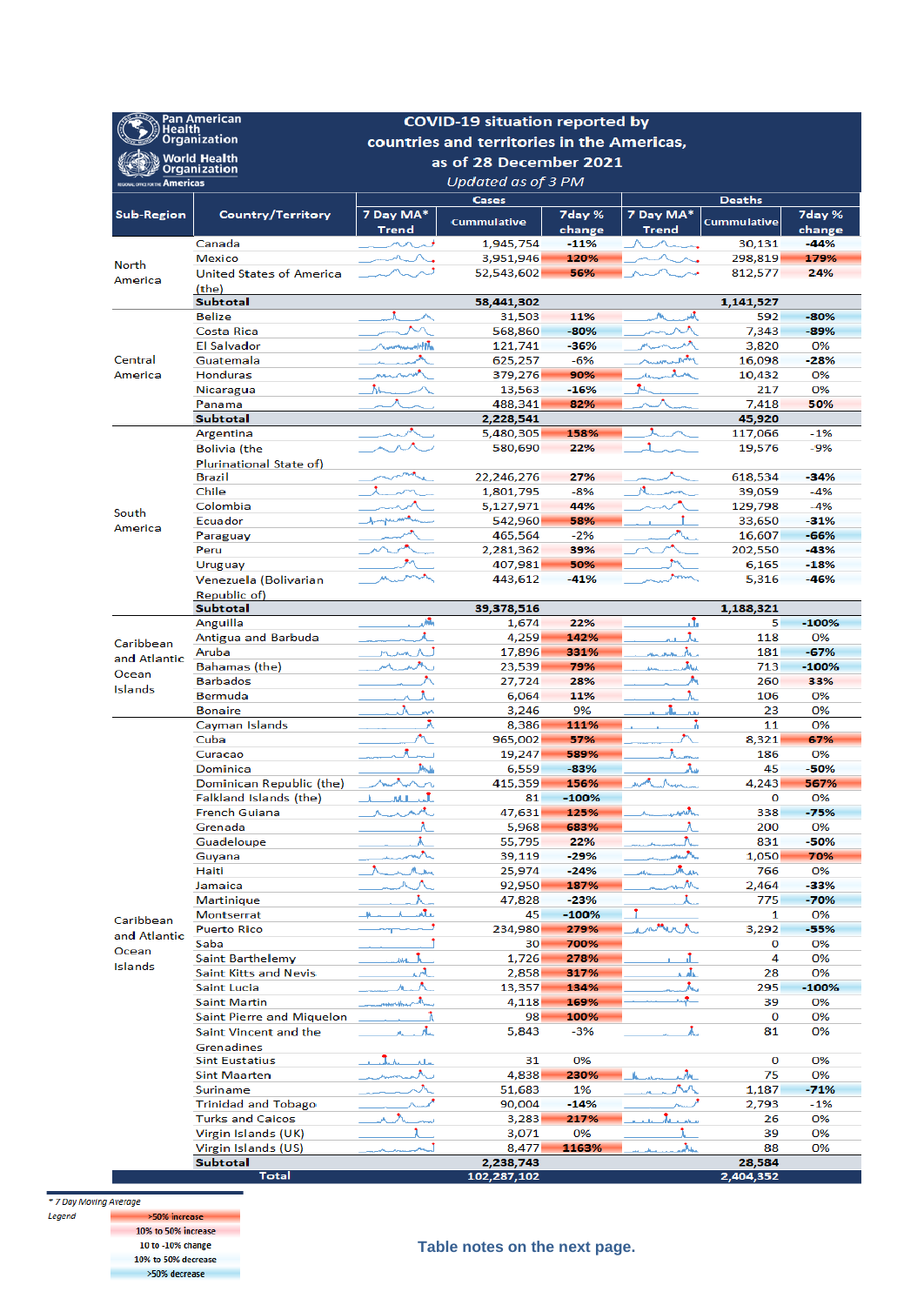**NOTES**: Case and death counts may include both confirmed and probable classifications depending on the reporting Member State.

- Antibody tests, including rapid diagnostic tests (RDTs) based on antibody detection, are not recommended for use by PAHO/WHO in clinical diagnosis. Antigen-detecting RDTs may be used following the WHO 117 December 2020 Guidance, available at: https://bit.ly/2FxK2fs.
- Data is updated on a weekly basis for the British Virgin Islands, Guadeloupe, Martinique, Nicaragua, Saint Barthelemy, Saint Martin, and Saint Pierre and Miquelon.
- As of 117 December 2020, the previously aggregated Bonaire, Saba and Sint Eustatius are now being presented separately in the table.
- \*A dispute exists between the Governments of Argentina and the United Kingdom of Great Britain and Northern Ireland concerning sovereignty over the Falkland Islands (the) (Malvinas) "

**Argentina**: On 14 March 2021, due to daylight savings time observed in Eastern Standard Time zone, the Argentina data is no longer published by 3:00PM EST same day and is henceforth included in the following day table. Between 22 February and 14 March 2021, the data had corresponded to the same date.

**Bahamas**: According to the latest Bahamas Ministry of Health (MoH) publication, there are a total of 36 additional deaths under investigation, available at:<https://bit.ly/3wh84Aq>

**Ecuador**: According to a 6 September Ecuador Ministry of Public Health press release, only cases confirmed by RT-PCR will be reported; previously, cases who tested positive by either RT-PCR or RDTs were reported, resulting in the exclusion of 8,956 cases. Available at:<https://bit.ly/3h2EWEA>

**El Salvador**: Cumulative cases and deaths as published by the Government of El Salvador: <https://covid19.gob.sv/>. The government presents a retroactively adjusted epidemiological curve of daily cases on the same dashboard.

**Jamaica**: According to the latest Jamaica Ministry of Health and Wellness press release, there are a total of 351 additional deaths under investigation, available at: <https://bit.ly/3qAwIJo>

**Mexico**: On 1 June 2021, the Mexico Ministry of Health reported 4,272 deaths in 24 hours. Of these, 3,924 were reported in 2020 and the remaining were reported in 2021. Available at: <https://bit.ly/3pfdMA8>

**Nicaragua**: Please note there are discrepancies with the data published by the Citizen's Observatory COVID-19 Nicaragua as of 1 December 2021. Available at:<https://bit.ly/3pw7ZVR>

**Peru**: Aggregated case total as reported by the Peru MoH; latest disaggregated data available is 677,987 by RT-PCR + 625,852 by antigen tests + 949,007 by other RDTs. Antibody tests, including RDTs based on antibody detection, are not recommended for use by PAHO/WHO in clinical diagnosis. Antigen-detecting RDTs may be used following the WHO 11 September 2020 Guidance, available at: <https://bit.ly/3fJVKTM> . On 31 May 2021, the Government of Peru announced that, after revision, the death toll was 180,764 deaths as of 22 May 2021, available at:<https://bit.ly/3fYGj8V>. The number of cumulative deaths reported prior to the revision, on 30 May, was 69,342, available at: [https://bit.ly/3pkar2U.](https://bit.ly/3pkar2U)

**Puerto Rico**: Aggregated case total as reported by the Puerto Rico Department of Health (DoH); 156,048 were positive by RT-PCR and 35,317 were positive by antigen tests; previously, cases who tested positive by either RT-PCR or serological RDTs were reported, resulting in the exclusion of 33,965 cases. Available at:<https://bit.ly/3AXY7KU>

**United States of America:** Case and death counts include both confirmed and probable classifications, as published on the U.S. Centers for Disease Control and Prevention (US CDC) website on 28-December.